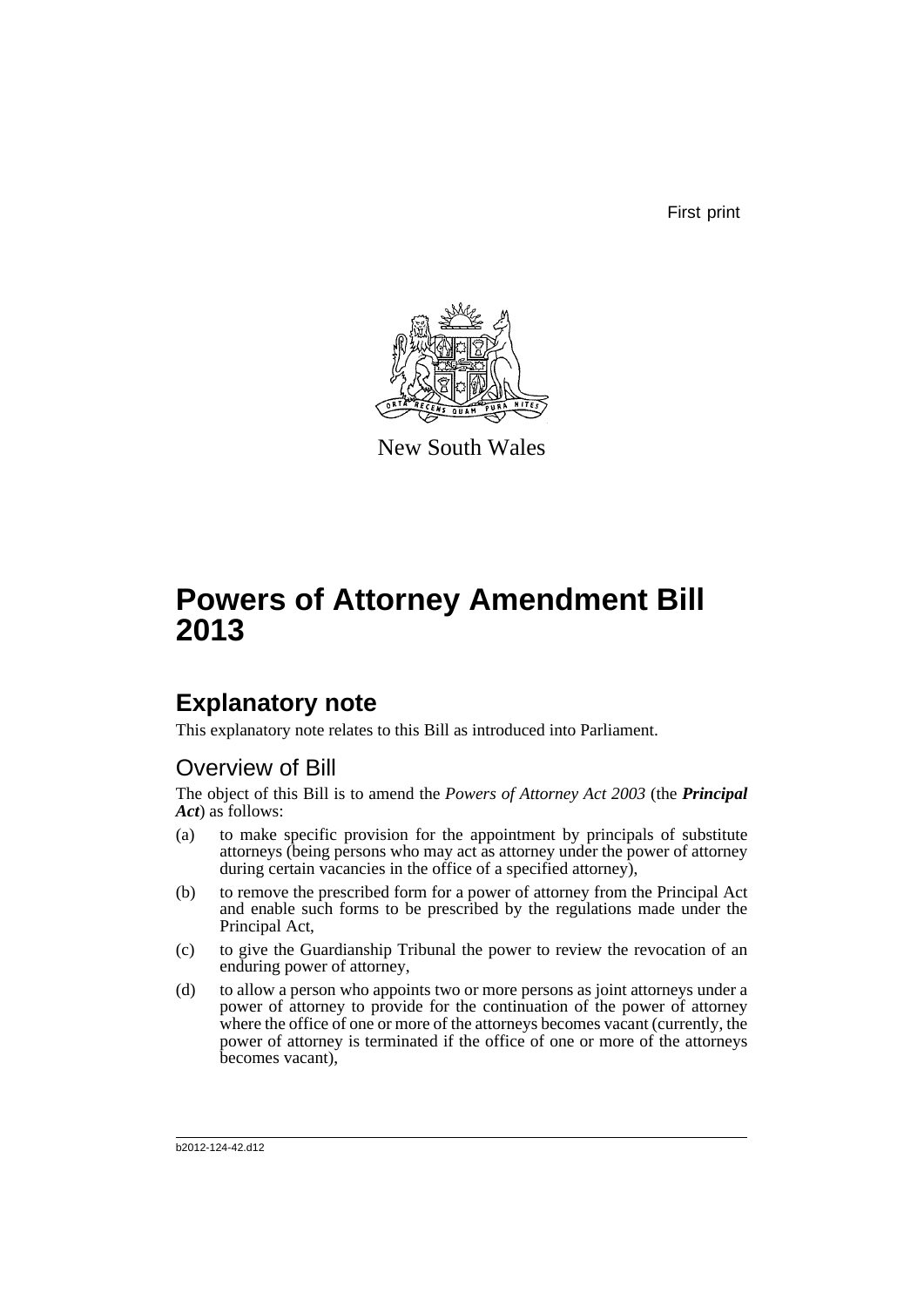Explanatory note

(e) to make other consequential amendments and insert savings and transitional provisions.

### Outline of provisions

**Clause 1** sets out the name (also called the short title) of the proposed Act.

**Clause 2** provides for the commencement of the proposed Act on a day or days to be appointed by proclamation.

#### **Schedule 1 Amendment of Powers of Attorney Act 2003 No 53**

**Schedule 1 [3]** inserts a provision to enable the making of regulations prescribing the form that may be used to create a power of attorney that, once duly executed, is a *prescribed power of attorney* for the purposes of the Principal Act. **Schedule 1 [17]** removes the current form for a power of attorney from the Principal Act and **Schedule 1 [1], [2] and [4]–[6]** make consequential amendments.

**Schedule 1 [7]** makes it clear that an enduring power of attorney does not confer any authority on a substitute attorney until the substitute attorney has accepted the appointment by signing the instrument creating the power.

**Schedule 1 [8]** gives the Guardianship Tribunal (in addition to the Supreme Court) jurisdiction to deal with an application for review of a revocation of an enduring power of attorney. **Schedule 1 [14]** makes specific provision for the orders that may be made following such review (including orders declaring that the power of attorney remains valid despite a purported revocation). **Schedule 1 [9]–[13]** make consequential amendments.

**Schedule 1 [15]** provides for the appointment by principals of substitute attorneys (to act as attorney under a power of attorney during a vacancy in the office of a specified attorney) or during a vacancy of a kind specified in the instrument creating the power of attorney. **Schedule 1 [19]** makes it clear that this amendment does not affect the validity of the previous appointment of a substitute attorney.

**Schedule 1 [16]** allows a person who appoints two or more persons as joint attorneys under a power of attorney to provide for the continuation of the power of attorney where the office of one or more of the attorneys becomes vacant so long as:

- (a) the power of attorney provides for that continuation, and
- (b) at least one of the attorneys or a substitute attorney remains in office.

**Schedule 1 [18]** enables the making of regulations of a savings or transitional nature consequent on the enactment of the amending Act (or any other Act that amends the Principal Act).

**Schedule 1 [19]** inserts savings and transitional provisions.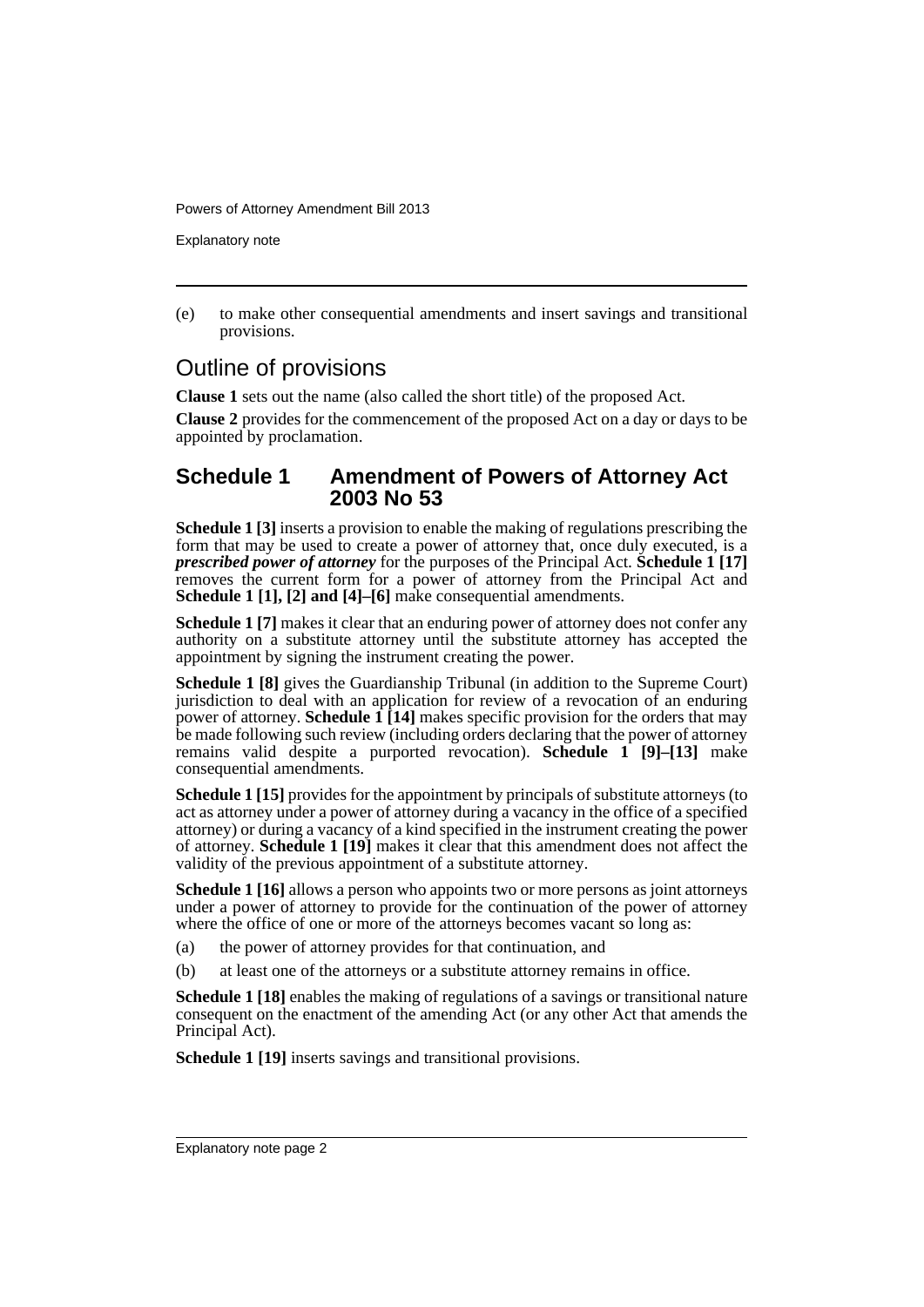First print



New South Wales

# **Powers of Attorney Amendment Bill 2013**

## **Contents**

|                                                           | Page |
|-----------------------------------------------------------|------|
| 1 Name of Act                                             |      |
| 2 Commencement                                            |      |
| Schedule 1 Amendment of Powers of Attorney Act 2003 No 53 |      |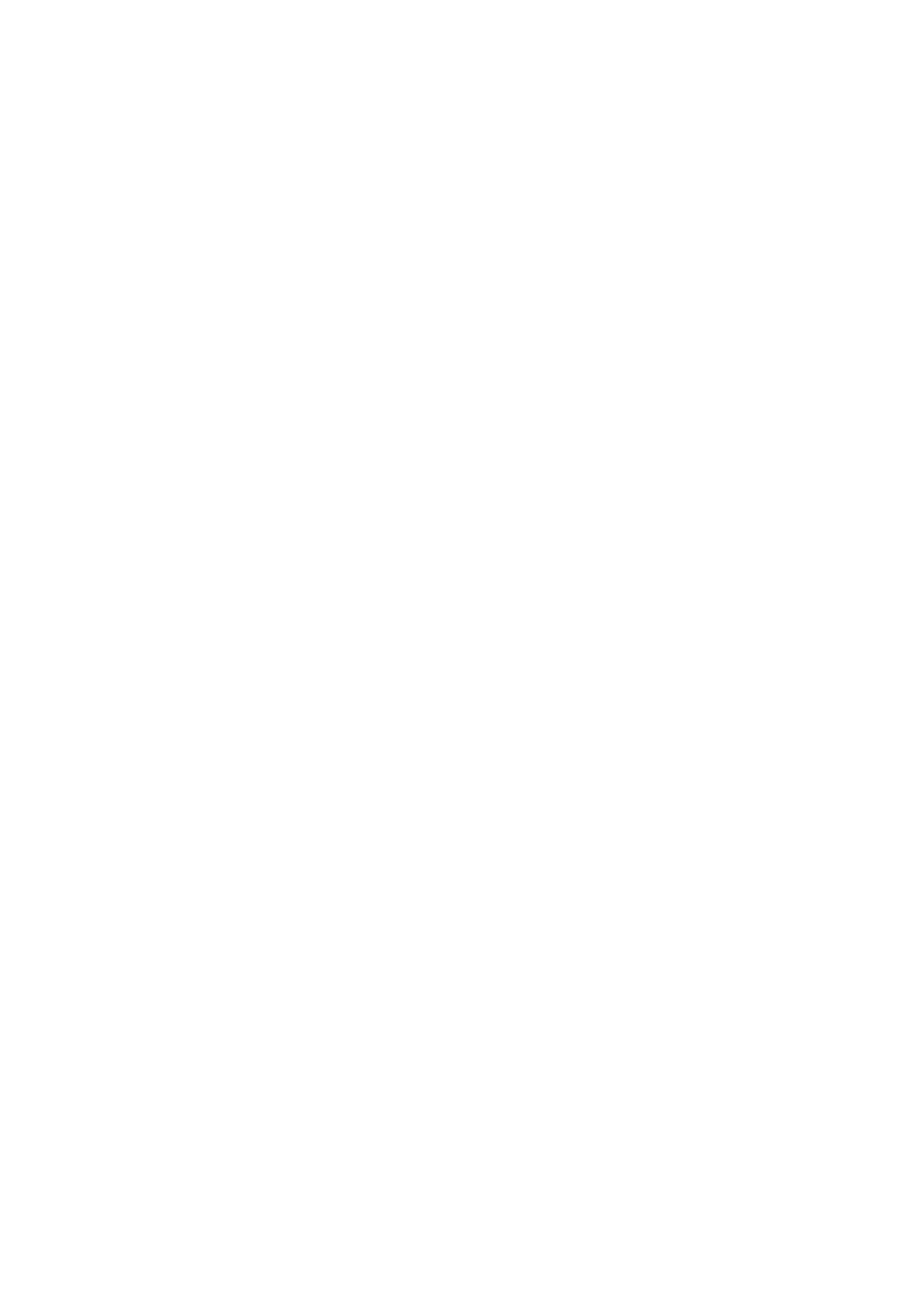

New South Wales

## **Powers of Attorney Amendment Bill 2013**

No , 2013

#### **A Bill for**

An Act to amend the *Powers of Attorney Act 2003* to make further provision with respect to powers of attorney; and for related purposes.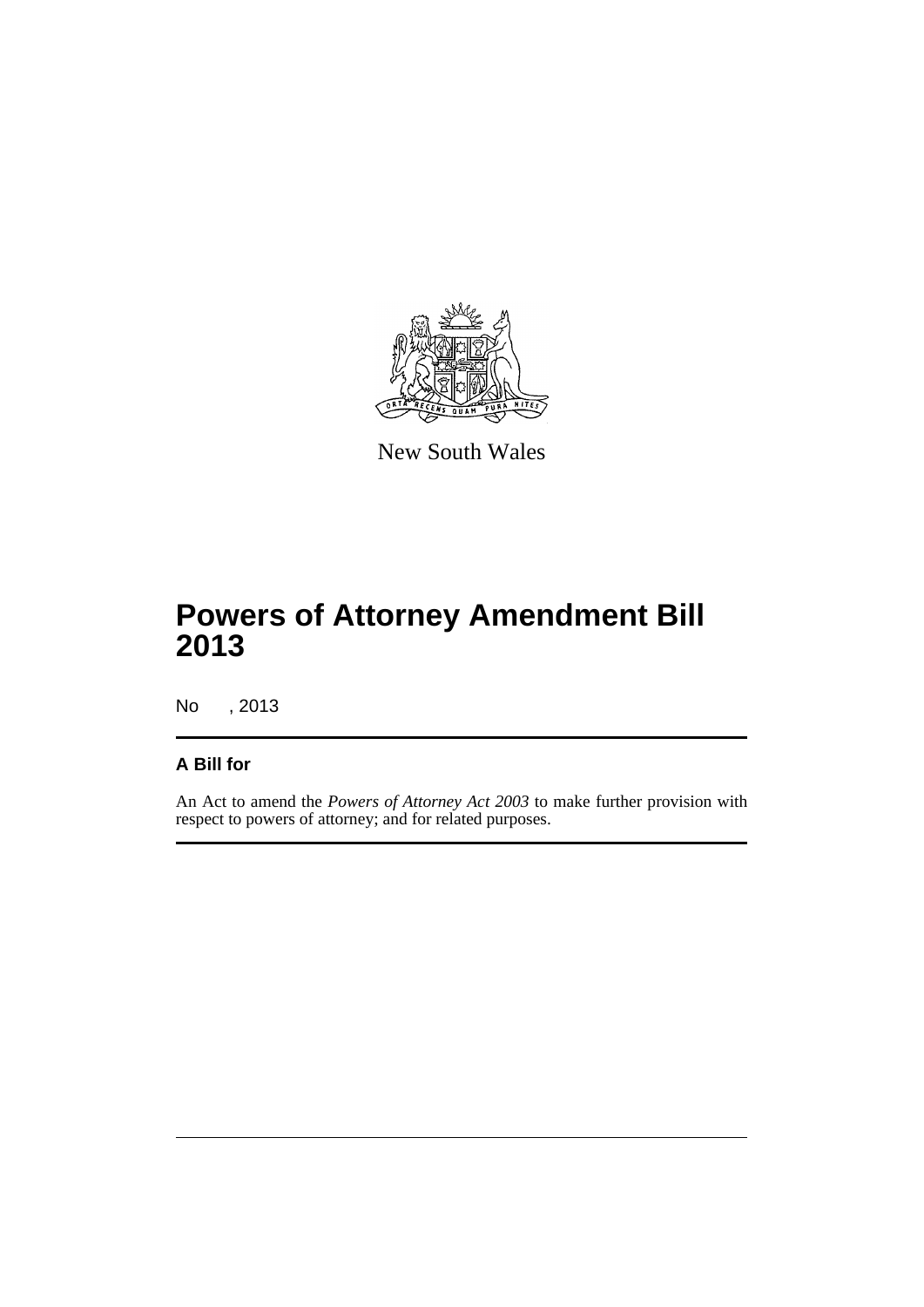<span id="page-5-1"></span><span id="page-5-0"></span>

| The Legislature of New South Wales enacts:                           |               |  |  |  |  |
|----------------------------------------------------------------------|---------------|--|--|--|--|
| Name of Act                                                          | $\mathcal{P}$ |  |  |  |  |
| This Act is the <i>Powers of Attorney Amendment Act 2013</i> .       | 3             |  |  |  |  |
| <b>Commencement</b>                                                  | 4             |  |  |  |  |
| This Act commences on a day or days to be appointed by proclamation. | 5             |  |  |  |  |
|                                                                      |               |  |  |  |  |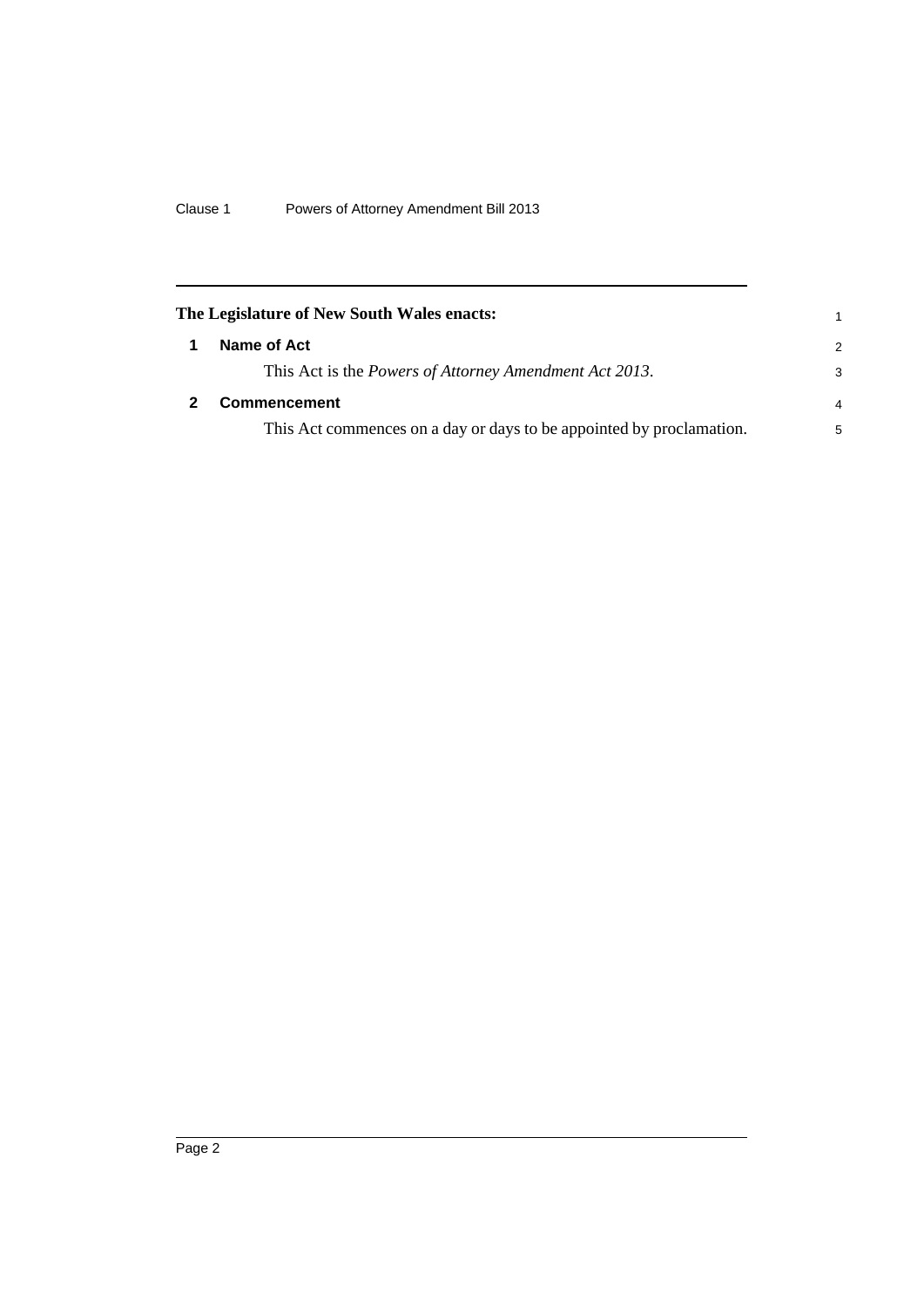Amendment of Powers of Attorney Act 2003 No 53 Schedule 1

<span id="page-6-0"></span>

| <b>Schedule 1</b> |                                                                     | <b>Amendment of Powers of Attorney Act</b><br>2003 No 53                                                                                                                                                                                                         | 1<br>2                     |  |  |  |  |
|-------------------|---------------------------------------------------------------------|------------------------------------------------------------------------------------------------------------------------------------------------------------------------------------------------------------------------------------------------------------------|----------------------------|--|--|--|--|
| [1]               | <b>Section 3 Definitions</b>                                        |                                                                                                                                                                                                                                                                  |                            |  |  |  |  |
|                   | Omit the definition of <i>prescribed form</i> from section $3(1)$ . |                                                                                                                                                                                                                                                                  |                            |  |  |  |  |
| [2]               | Section 3 (4)                                                       |                                                                                                                                                                                                                                                                  |                            |  |  |  |  |
|                   |                                                                     | Omit "(other than in Schedule 2)".                                                                                                                                                                                                                               | 6                          |  |  |  |  |
| $[3]$             | <b>Section 8</b>                                                    |                                                                                                                                                                                                                                                                  | $\overline{7}$             |  |  |  |  |
|                   |                                                                     | Omit the section. Insert instead:                                                                                                                                                                                                                                | 8                          |  |  |  |  |
|                   | 8                                                                   | Creation of prescribed power of attorney                                                                                                                                                                                                                         | 9                          |  |  |  |  |
|                   |                                                                     | An instrument (whether or not under seal) that is in or to the<br>effect of a form prescribed by the regulations for the purposes of<br>this section and is duly executed creates a <i>prescribed power of</i><br><i>attorney</i> for the purposes of this Act.  | 10<br>11<br>12<br>13       |  |  |  |  |
| [4]               | Section 14 Regulations may amend Schedule 3                         |                                                                                                                                                                                                                                                                  |                            |  |  |  |  |
|                   |                                                                     | Omit "Schedule 2 or 3 (or both)" from section 14 (1).                                                                                                                                                                                                            | 15                         |  |  |  |  |
|                   | Insert instead "Schedule 3".                                        |                                                                                                                                                                                                                                                                  |                            |  |  |  |  |
| [5]               | <b>Section 14 (2)</b>                                               |                                                                                                                                                                                                                                                                  |                            |  |  |  |  |
|                   | Omit the subsection.                                                |                                                                                                                                                                                                                                                                  |                            |  |  |  |  |
| [6]               | <b>Section 14A</b>                                                  |                                                                                                                                                                                                                                                                  |                            |  |  |  |  |
|                   | Insert after section 14:                                            |                                                                                                                                                                                                                                                                  |                            |  |  |  |  |
|                   | 14A                                                                 | Effect of amendment of prescribed form or Schedule 3                                                                                                                                                                                                             | 21                         |  |  |  |  |
|                   |                                                                     | The amendment or repeal of a form prescribed under section 8, or<br>a provision of Schedule 3 that prescribes an expression or<br>specifies a kind of gift or benefit for the purposes of section 11<br>$(2)$ , 12 $(2)$ or 13 $(2)$ , does not:                 | 22<br>23<br>24<br>25       |  |  |  |  |
|                   |                                                                     | (a)<br>confer any additional authority on an attorney under a<br>power of attorney that was a prescribed power of attorney<br>in force immediately before the day on which the<br>amendment or repeal takes effect (an <i>existing authority</i> ),<br><b>or</b> | 26<br>27<br>28<br>29<br>30 |  |  |  |  |
|                   |                                                                     | (b)<br>remove any authority conferred on a principal by an<br>existing authority, or                                                                                                                                                                             | 31<br>32                   |  |  |  |  |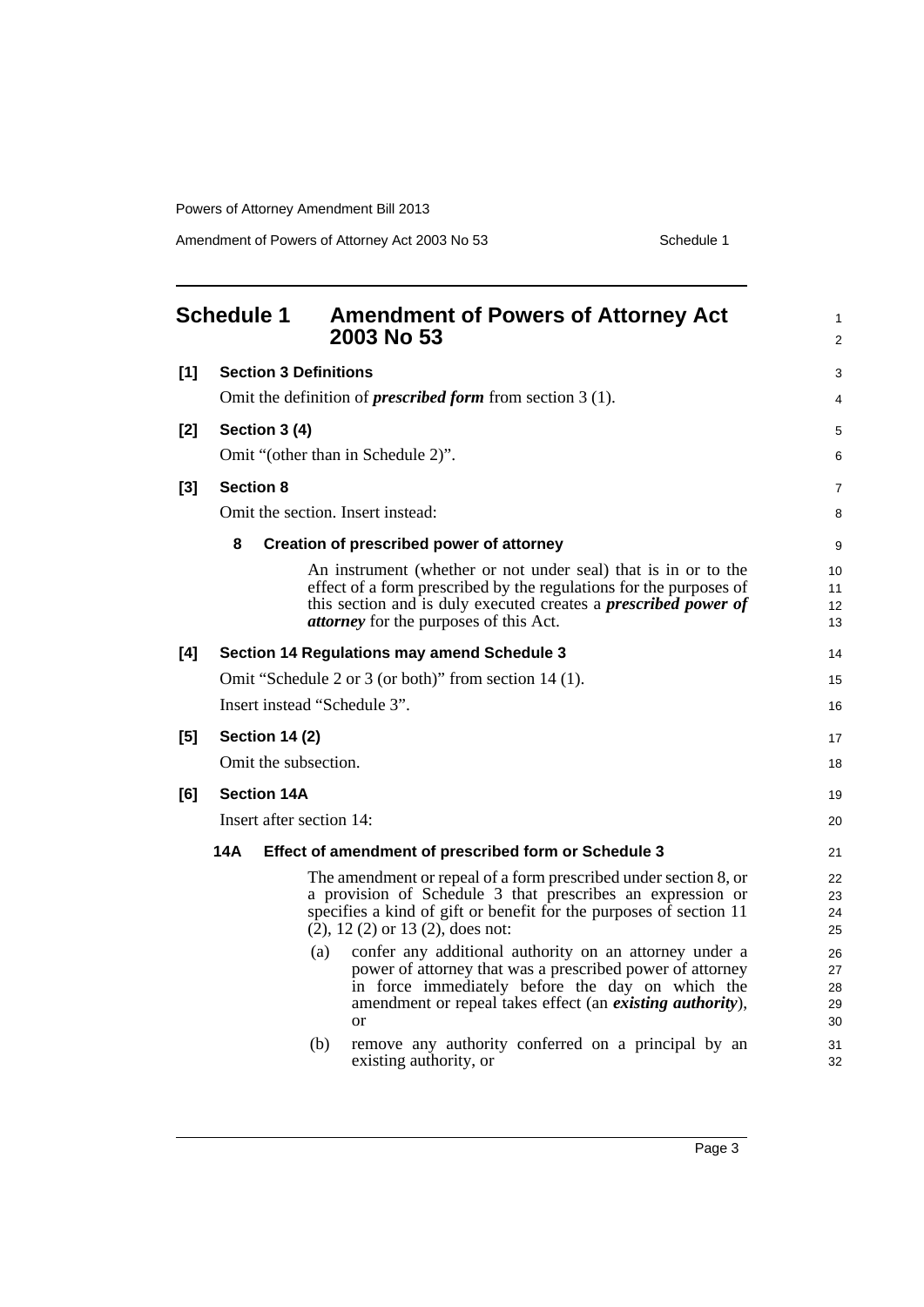|        | (c)<br>otherwise affect the continued operation of an existing<br>authority.                                                   |  |  |  |
|--------|--------------------------------------------------------------------------------------------------------------------------------|--|--|--|
| $[7]$  | Section 20 Enduring power of attorney does not confer authority until<br>attorney accepts appointment                          |  |  |  |
|        | Insert after section $20(3)$ :                                                                                                 |  |  |  |
|        | To avoid doubt, this section extends to substitute attorneys.<br>(4)                                                           |  |  |  |
| [8]    | Section 33 Reviewable powers of attorney                                                                                       |  |  |  |
|        | Insert "(including a revocation of an enduring power of attorney)" after<br>"enduring power of attorney" in section 33 (2).    |  |  |  |
| [9]    | <b>Section 33 (4)</b>                                                                                                          |  |  |  |
|        | Insert "or revocation" after "making" wherever occurring.                                                                      |  |  |  |
| $[10]$ | Section 34 Referral of application to different review tribunal                                                                |  |  |  |
|        | Insert "or a revocation of an enduring power of attorney" after "enduring<br>power of attorney" in section 34 (1).             |  |  |  |
| $[11]$ | Section 34 (2) (a)                                                                                                             |  |  |  |
|        | Insert "or revocation of enduring power of attorney" after "enduring power of<br>attorney".                                    |  |  |  |
| $[12]$ | Section 35 Who are interested persons and parties in relation to<br>applications                                               |  |  |  |
|        | Insert "(including an attorney whose appointment has been purportedly<br>revoked)" after "an attorney" in section $35(1)(a)$ . |  |  |  |
| $[13]$ | Sections 36 (1) and (2) and 37 (1) and (3)                                                                                     |  |  |  |
|        | Insert ", revocation" after "making" wherever occurring.                                                                       |  |  |  |
| $[14]$ | Section 36 Interested persons may apply for review                                                                             |  |  |  |
|        | Insert after section $36(3)$ :                                                                                                 |  |  |  |
|        | (3A)<br>Orders relating to revocation of power of attorney                                                                     |  |  |  |
|        | A review tribunal may make either or both of the following<br>orders with respect to the revocation of a power of attorney:    |  |  |  |
|        | an order declaring that the principal did or did not have<br>(a)<br>mental capacity to revoke a power of attorney,             |  |  |  |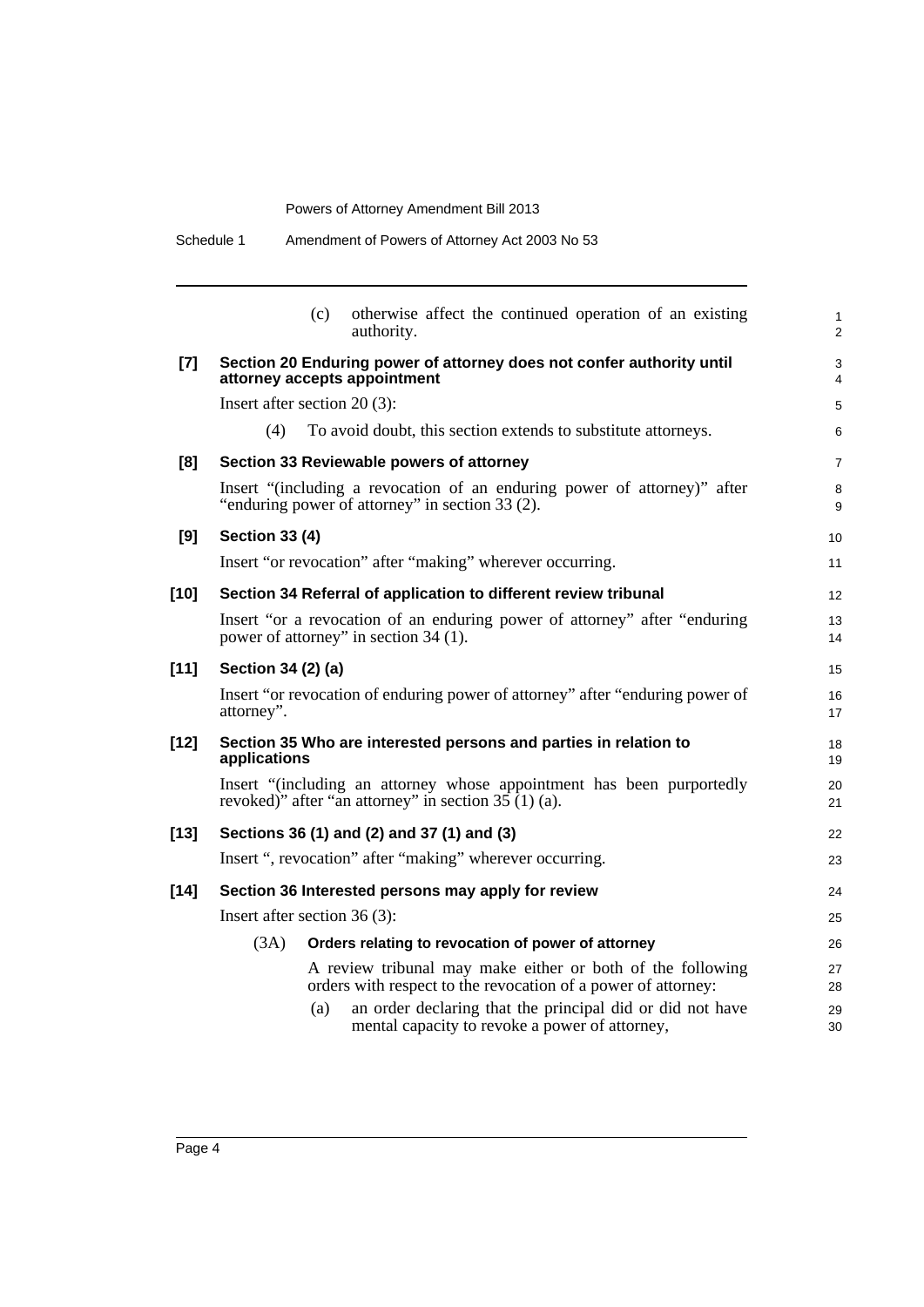Amendment of Powers of Attorney Act 2003 No 53 Schedule 1

| $[15]$ |                                                                        | <b>Section 45A</b> | (b)<br>Insert after section 45: | (i)<br>(ii) | an order declaring that the power of attorney remains valid<br>(either in whole or in part) if the tribunal is satisfied:<br>the principal did not have the capacity necessary to<br>revoke it, or<br>the revocation is invalid for any other reason, for<br>example, the principal was induced to make the<br>revocation by dishonesty or undue influence. | 1<br>$\overline{2}$<br>3<br>4<br>5<br>6<br>$\overline{7}$<br>8<br>9 |
|--------|------------------------------------------------------------------------|--------------------|---------------------------------|-------------|-------------------------------------------------------------------------------------------------------------------------------------------------------------------------------------------------------------------------------------------------------------------------------------------------------------------------------------------------------------|---------------------------------------------------------------------|
|        | 45A                                                                    |                    |                                 |             | Appointment of substitute attorneys                                                                                                                                                                                                                                                                                                                         | 10                                                                  |
|        | (1)                                                                    |                    |                                 |             | A principal may appoint a person as a substitute attorney for a<br>specified person who is appointed by the principal as an attorney<br>(the <i>specified attorney</i> ).                                                                                                                                                                                   | 11<br>12 <sup>2</sup><br>13                                         |
|        |                                                                        | (2)                |                                 |             | The appointment of a substitute attorney may be made by<br>expressly including the appointment in the instrument creating<br>the power of attorney.                                                                                                                                                                                                         | 14<br>15<br>16                                                      |
|        |                                                                        | (3)                |                                 |             | The principal may appoint one or more substitute attorneys.                                                                                                                                                                                                                                                                                                 | 17                                                                  |
|        |                                                                        | (4)                |                                 |             | A substitute attorney may act as attorney under the power of<br>attorney during a vacancy in the office of the specified attorney<br>or a vacancy of a kind specified in the instrument creating the<br>power of attorney.                                                                                                                                  | 18<br>19<br>20<br>21                                                |
| $[16]$ | Section 46 Effect of vacation of office of joint and several attorneys |                    |                                 |             | 22                                                                                                                                                                                                                                                                                                                                                          |                                                                     |
|        | Insert after section $46(1)$ :                                         |                    |                                 |             | 23                                                                                                                                                                                                                                                                                                                                                          |                                                                     |
|        |                                                                        | (1A)               |                                 |             | However, such a power of attorney is not terminated if:                                                                                                                                                                                                                                                                                                     | 24                                                                  |
|        |                                                                        |                    | (a)                             |             | the power of attorney provides otherwise, and                                                                                                                                                                                                                                                                                                               | 25                                                                  |
|        |                                                                        |                    | (b)                             | in office.  | at least one of the attorneys or a substitute attorney remains                                                                                                                                                                                                                                                                                              | 26<br>27                                                            |
| $[17]$ | Schedule 2 Form for prescribed power of attorney                       |                    |                                 |             |                                                                                                                                                                                                                                                                                                                                                             |                                                                     |
|        |                                                                        |                    | Omit the Schedule.              |             |                                                                                                                                                                                                                                                                                                                                                             | 29                                                                  |
| $[18]$ | Schedule 5 Savings, transitional and other provisions                  |                    |                                 | 30          |                                                                                                                                                                                                                                                                                                                                                             |                                                                     |
|        |                                                                        |                    |                                 |             | Omit clause 1 (1). Insert instead:                                                                                                                                                                                                                                                                                                                          | 31                                                                  |
|        |                                                                        | (1)                |                                 |             | The regulations may contain provisions of a savings or<br>transitional nature consequent on the enactment of this Act or any<br>Act that amends this Act.                                                                                                                                                                                                   | 32<br>33<br>34                                                      |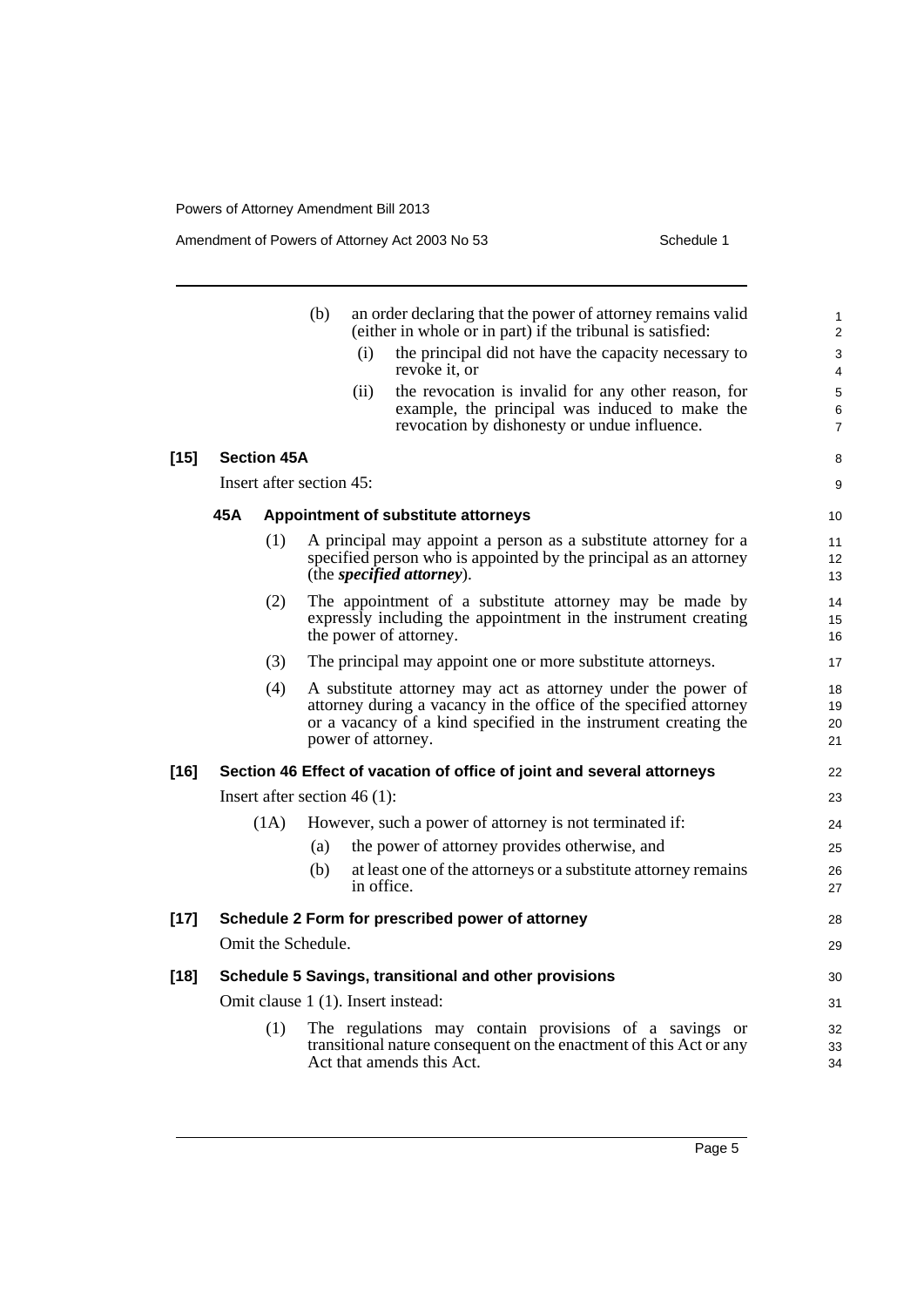Schedule 1 Amendment of Powers of Attorney Act 2003 No 53

| $[19]$ | Schedule 5, Part 4<br>Insert after clause 4: |  |                                                                                                                                                                                                                                                   |                      |  |  |
|--------|----------------------------------------------|--|---------------------------------------------------------------------------------------------------------------------------------------------------------------------------------------------------------------------------------------------------|----------------------|--|--|
|        | Part 4                                       |  | <b>Provisions consequent on Powers of</b><br><b>Attorney Amendment Act 2013</b>                                                                                                                                                                   | 3<br>$\overline{4}$  |  |  |
|        | 5                                            |  | <b>Definition</b>                                                                                                                                                                                                                                 | 5                    |  |  |
|        |                                              |  | In this Part, the <i>amending Act</i> means the <i>Powers of Attorney</i><br>Amendment Act 2013.                                                                                                                                                  | 6<br>$\overline{7}$  |  |  |
|        | 6                                            |  | Replacement of prescribed form for prescribed power of attorney                                                                                                                                                                                   | 8                    |  |  |
|        |                                              |  | The substitution of section 8 and the repeal of Schedule 2 by the<br>amending Act does not:                                                                                                                                                       | 9<br>10              |  |  |
|        |                                              |  | (a)<br>confer any additional authority on an attorney under a<br>power of attorney that was a prescribed power of attorney<br>in force immediately before the commencement of that<br>substitution and repeal (an <i>existing authority</i> ), or | 11<br>12<br>13<br>14 |  |  |
|        |                                              |  | remove any authority conferred on a principal by an<br>(b)<br>existing authority, or                                                                                                                                                              | 15<br>16             |  |  |
|        |                                              |  | otherwise affect the continued operation of an existing<br>(c)<br>authority.                                                                                                                                                                      | 17<br>18             |  |  |
|        | $\overline{7}$                               |  | Review of revocations of existing powers of attorney by<br><b>Guardianship Tribunal</b>                                                                                                                                                           | 19<br>20             |  |  |
|        |                                              |  | The amendments made by Schedule 1 $[8]$ – $[14]$ to the amending<br>Act extend to the review of revocations of powers of attorney<br>created by an instrument executed before the commencement of<br>those amendments.                            | 21<br>22<br>23<br>24 |  |  |
|        | 8                                            |  | Authority of substitute attorneys under enduring powers of<br>attorney                                                                                                                                                                            | 25<br>26             |  |  |
|        |                                              |  | Section 20 (4) extends to any enduring power of attorney created<br>by an instrument executed before the insertion of that subsection.                                                                                                            | 27<br>28             |  |  |
|        | 9                                            |  | <b>Existing appointments of substitute attorneys</b>                                                                                                                                                                                              | 29                   |  |  |
|        |                                              |  | The insertion of section 45A by the amending Act does not affect<br>the validity of any appointment of a substitute attorney made<br>before the insertion of that section.                                                                        | 30<br>31<br>32       |  |  |